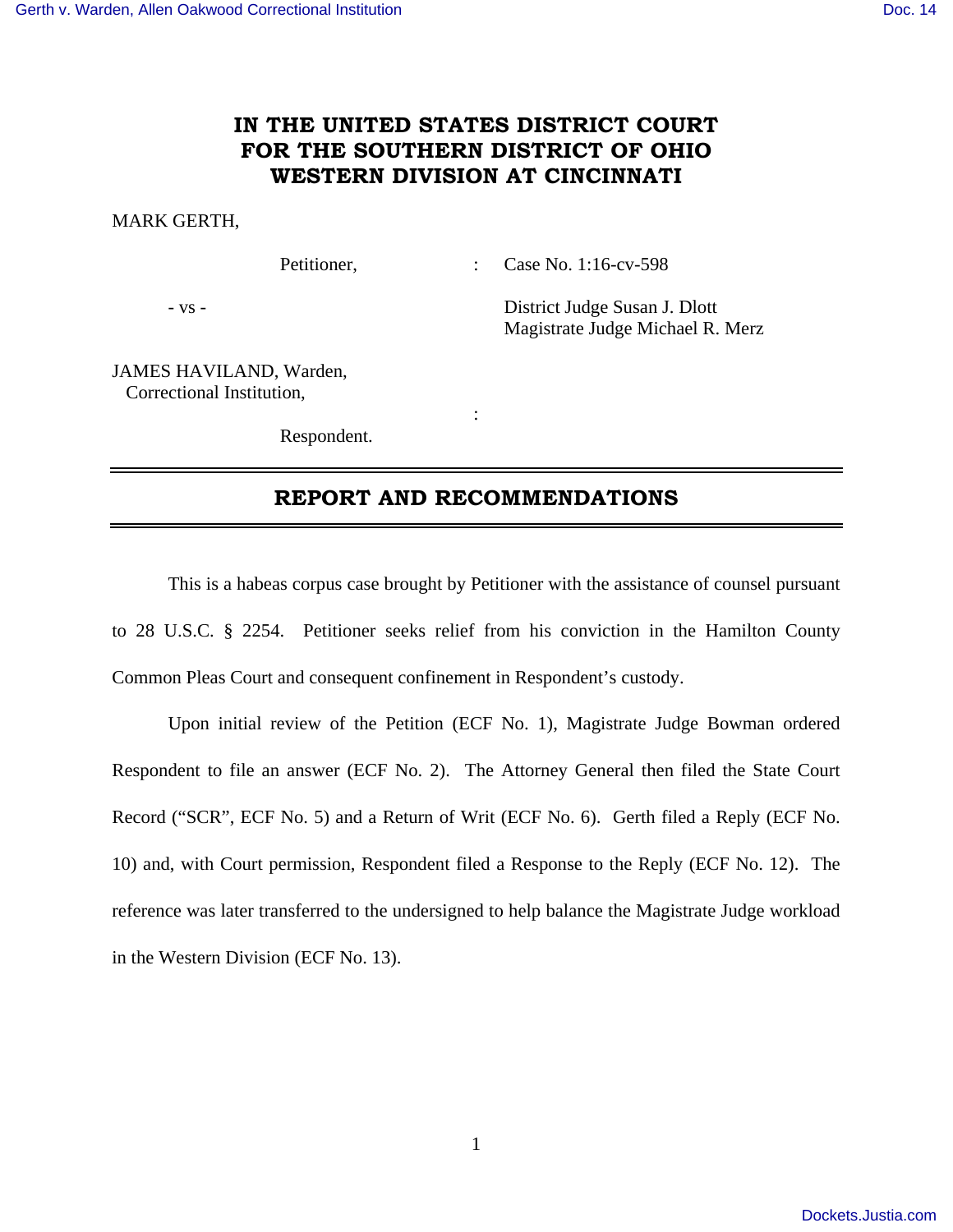The First District Court of Appeals on direct appeal provides the factual context for this

case:

 **[\*P1]** While fleeing from police in a stolen vehicle at high speeds, Mark Gerth crashed into a taxicab, killing its driver and passenger. . . .

 **[\*P2]** Officer Mark McChristian was on routine patrol in Overthe-Rhine, when he saw a red Toyota Rav4. He ran the plates for the Rav4, and discovered it had been reported stolen two days earlier. He followed the vehicle, while awaiting additional units to respond to the area. When he activated his emergency lights, the driver of the Rav4 pulled over to the curb. As Officer McChristian stepped out of his cruiser, the Rav4 took off.

 **[\*P3]** A high-speed chase ensued. Police in marked cruisers, with their emergency lights activated, chased the Rav4 at speeds ranging from 50 to 60 m.p.h. through residential streets with posted speed limits of 25 to 35 m.p.h. The pursuit lasted several minutes. During that time, the Rav4 sped through every stop sign and every red light, crossed left of center, and weaved in and out of cars.

 **[\*P4]** Ultimately, the Rav4, which had accelerated its speed and was traveling in excess of 75 m.p.h., ran a red light and crashed into two vehicles at the intersection of Eighth and Sycamore Streets in downtown [\*\*4] Cincinnati. The Rav4 hit the front end of the first vehicle before crushing a taxicab. It then hit a parking meter and caught fire. The driver, later identified as Mr. Gerth, rolled out of the Rav4 and attempted to flee from police on foot. But he was quickly apprehended and taken into custody. After being placed in custody, Mr. Gerth volunteered that his passenger did not know that the vehicle had been stolen.

 **[\*P5]** In the meantime, police had found the cab driver, Mohamed Ould Mohamed Sidi, who was still wearing his seat-belt, dead behind the wheel. His passenger, Tonya Hairston, had been ejected from the cab by the force of the impact. She was lying on the street underneath the cab. Ms. Hairston was transported from the scene by ambulance, but she died enroute to the hospital.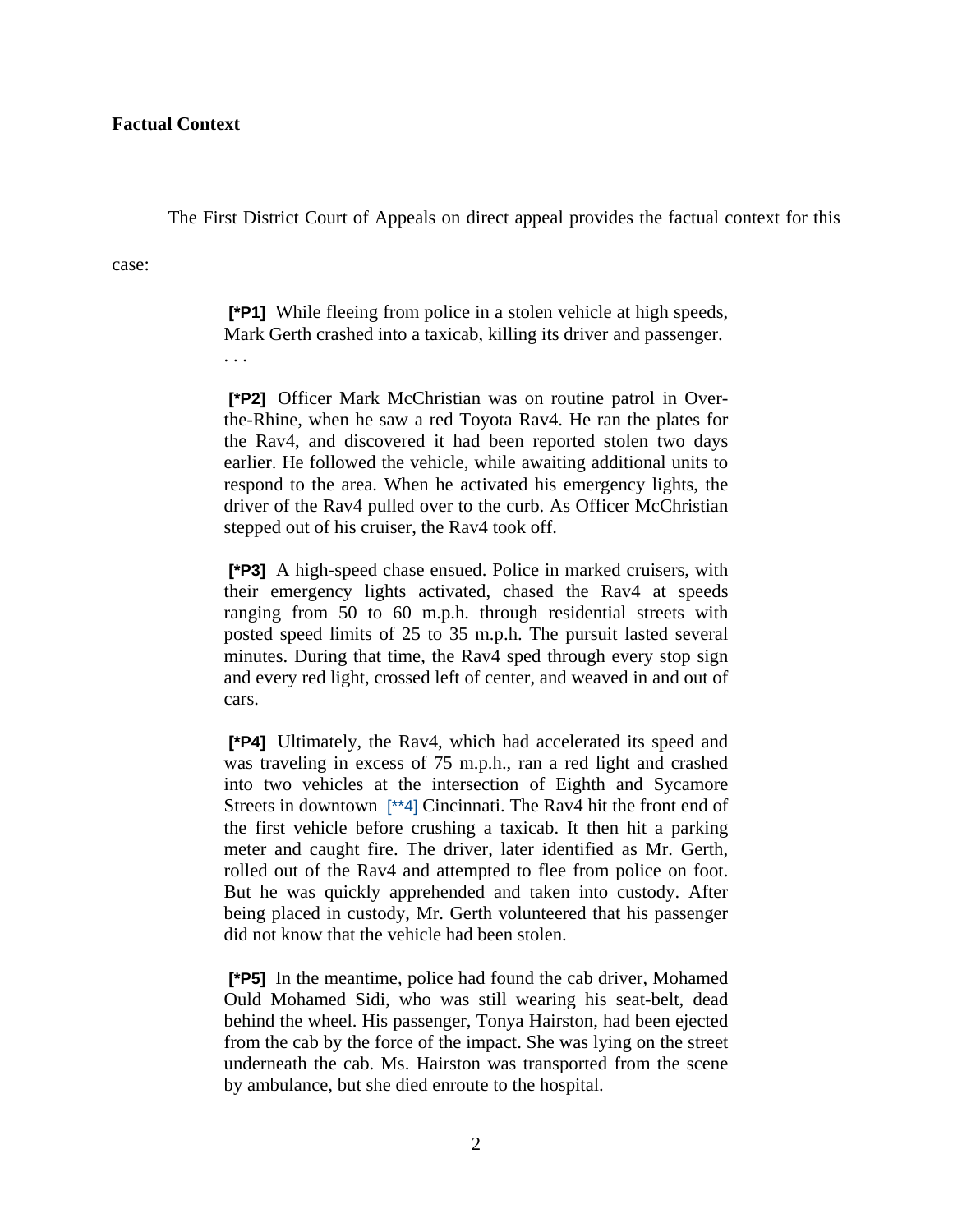**[\*P6]** Mr. Gerth's passenger in the Rav4, Donald Evans, was injured and slumped over in the Rav4. He was pulled out of the vehicle and transported by ambulance to the hospital. Mr. Evans sustained fractures to his leg requiring surgery during his eight-day hospitalization.

 **[\*P7]** Mr. Gerth, who had sustained injuries to his forehead, was also transported to the hospital. A blood test revealed he had alcohol, marijuana, and cocaine [\*\*5] in his system. A forensic toxicologist with the Hamilton County Coroner's Office testified that the amount of cocaine in Mr. Gerth's system would have affected his ability to drive. He noted that studies had shown that individuals with cocaine in their systems similar to the amount of cocaine in Mr. Gerth's system had been linked to high-risk driving behavior, including speeding, cutting off other drivers, and darting in and out of traffic.

*State v. Gerth,* 2013-Ohio-1751, 2013 Ohio App. LEXIS 1645 (1<sup>st</sup> Dist. May 1, 2013).

#### **Procedural History**

Gerth was indicted by a Hamilton County grand jury on March 24, 2011, on two counts of murder, four counts of aggravated vehicular homicide, one count of aggravated vehicular assault, one count of vehicular assault, one count of failure to comply with an order or signal of a police officer, two counts of failure to stop and identify after an accident, and one count of receiving stolen property (Indictment, SCR, ECF No. 5, PageID 53). Gerth was appointed counsel twice. On March 22, 2012, he moved to discharge successor counsel and proceed pro se at trial, but the motion was denied. The jury found Gerth guilty on all charges and he was sentenced to a term of 48.5 years to life imprisonment.

Gerth's conviction was affirmed on direct appeal. *State v. Gerth*, 2013-Ohio-1751 (1<sup>st</sup> Dist. May 1, 2013), appellate jurisdiction declined, 136 Ohio St. 3d 1494 (2013). Gerth filed a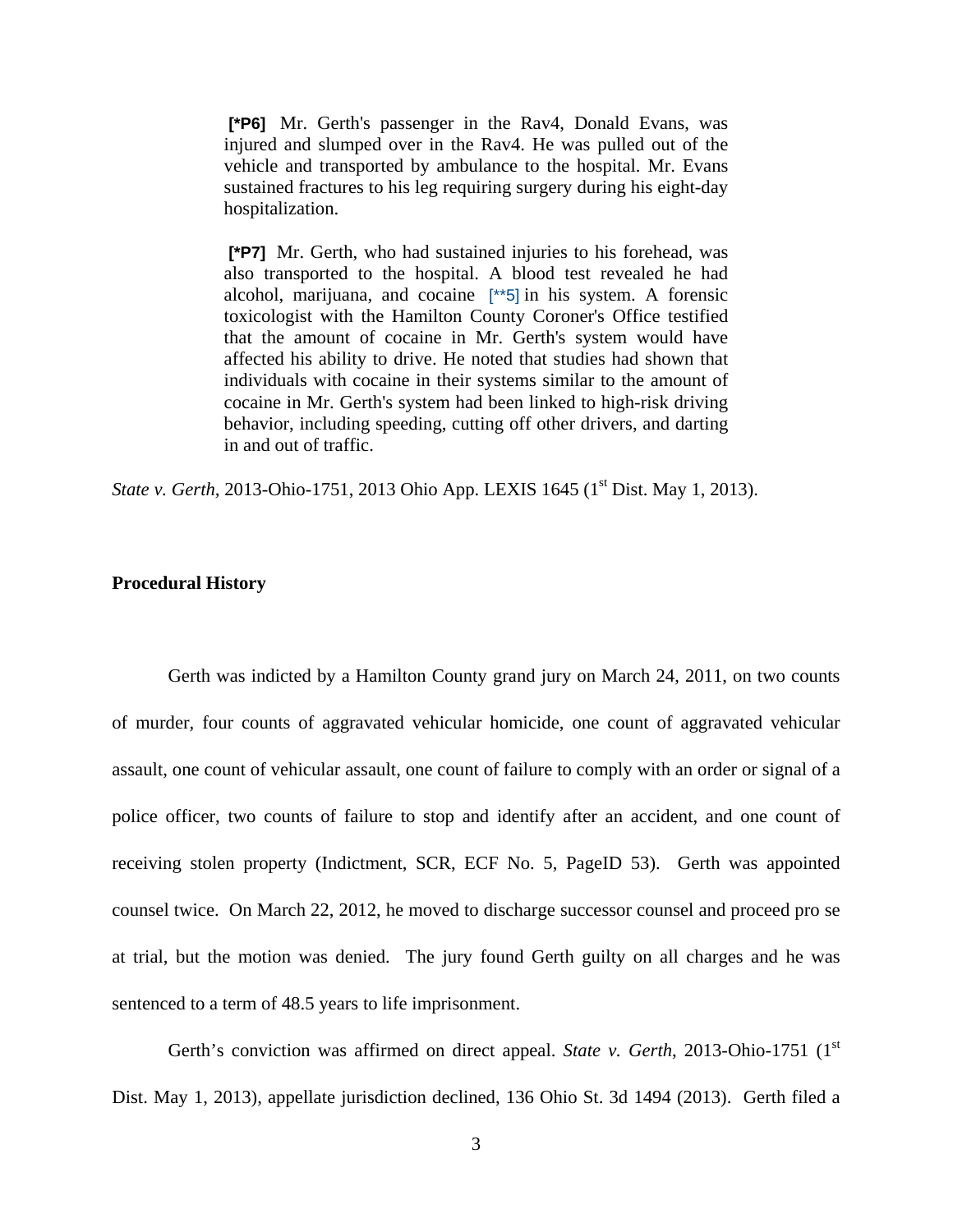pro se petition for post-conviction relief under Ohio Revised Code § 2953.21, raising a claim of ineffective assistance of trial counsel with a number of sub-claims. The trial court denied relief and Gerth appealed. The First District found the trial court was without jurisdiction to entertain the post-conviction petition and dismissed the appeal. *State v. Gerth*, Case No. C-130062 (1st Dist. Feb. 19, 2014)(unreported, copy at SCR, ECF No. 5, PageID 221 et seq.). Gerth did not appeal to the Ohio Supreme Court.

 Gerth filed a pro se application to reopen his direct appeal on July 25, 2013. The First District granted the application and appointed counsel who filed a brief on reopening on June 27, 2014, raising three assignments of error. The First District sustained the first two and rejected the third, remanding the case for resentencing. *State v. Gerth*, 2014-Ohio-4569, 2014 WL 4306631 ( $1<sup>st</sup>$  Dist. Oct. 17, 2014). Neither party appealed. On resentencing the trial court imposed a sentence of 45.5 years. Gerth appealed, the First District affirmed, and Gerth did not appeal further to the Ohio Supreme Court.

 On January 13, 2015, through counsel who represents him in these habeas proceedings, Gerth filed a second application to reopen his direct appeal. The First District denied reopening (SCR, ECF No. 5, PageID 393 et seq.) and the Ohio Supreme Court declined jurisdiction. *State v. Gerth*, 143 Ohio St. 3d 1443 (2015).

 Gerth filed his instant habeas petition on May 31, 2016, raising the following Grounds for Relief:

> **FIRST GROUND FOR RELIEF:** When an Ohio Court of Appeals reopens a direct appeal pursuant to Ohio App. R. 26(B)(5) and proceeds pursuant to Ohio App. R. 26(B)(7) as on an initial appeal with new appellate counsel representing the criminal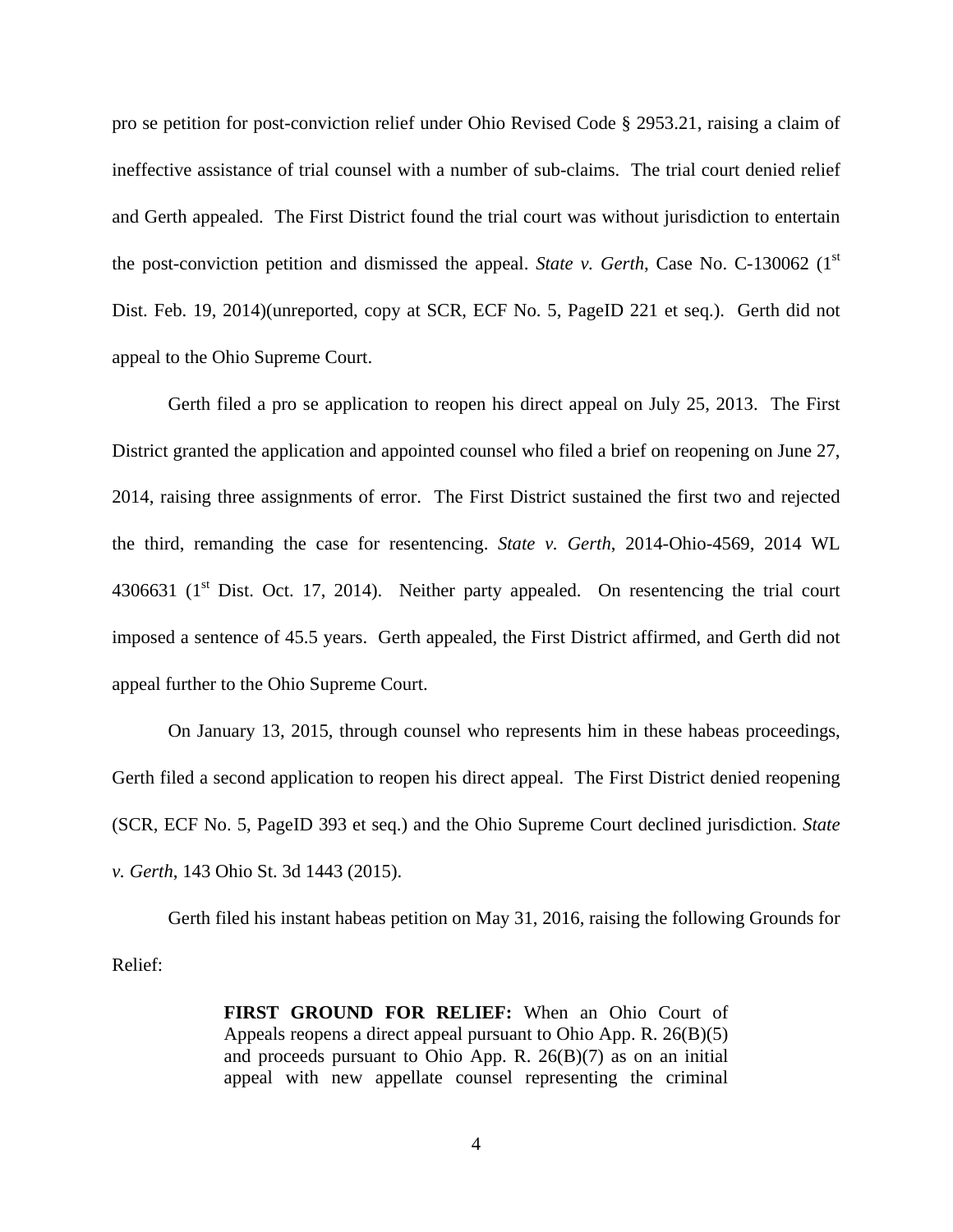defendant, the defendant is constitutionally entitled to the effective assistance of new appellate counsel.

**SECOND GROUND FOR RELIEF:** Petitioner was denied the effective assistance of appellate counsel in violation of Petitioner's rights under the Fifth, Sixth, and Fourteenth Amendments to the Constitution.

I. The trial court erred, contrary to the Sixth and Fourteenth Amendments to the United States Constitution, in refusing to permit Petitioner to represent himself and in failing to conduct any inquiry as required under *Faretta v. California*, 422 U.S. 806 (1975).

II. The trial court erred in refusing to replace counsel contrary to Petitioner's rights to counsel and to due process of law as guaranteed by the Ohio and United States Constitutions.

III. The trial court improperly instructed the jury on causation in violation of Petitioner's due process rights guaranteed by the United States and Ohio Constitutions.

IV. Petitioner was denied the effective assistance of counsel during plea negotiations contrary to the Sixth and Fourteenth Amendments to the United States Constitution and corresponding rights under the Ohio Constitution.

V. The trial court erred in introducing statements and evidence that were obtained without a warrant and were not obtained knowingly, voluntarily, and intelligently contrary to the United States and Ohio Constitutions.

VI. Petitioner was deprived of the effective assistance of trial counsel in violation of Petitioner's rights under the Fifth, Sixth, and Fourteenth Amendments to the United States Constitution, and Section 10 and 16, Article I of the Ohio Constitution.

**THIRD GROUND FOR RELIEF:** The convictions against Petitioner constitute a denial of due process because they are based on legally insufficient evidence.

(Petition, ECF No. 1.)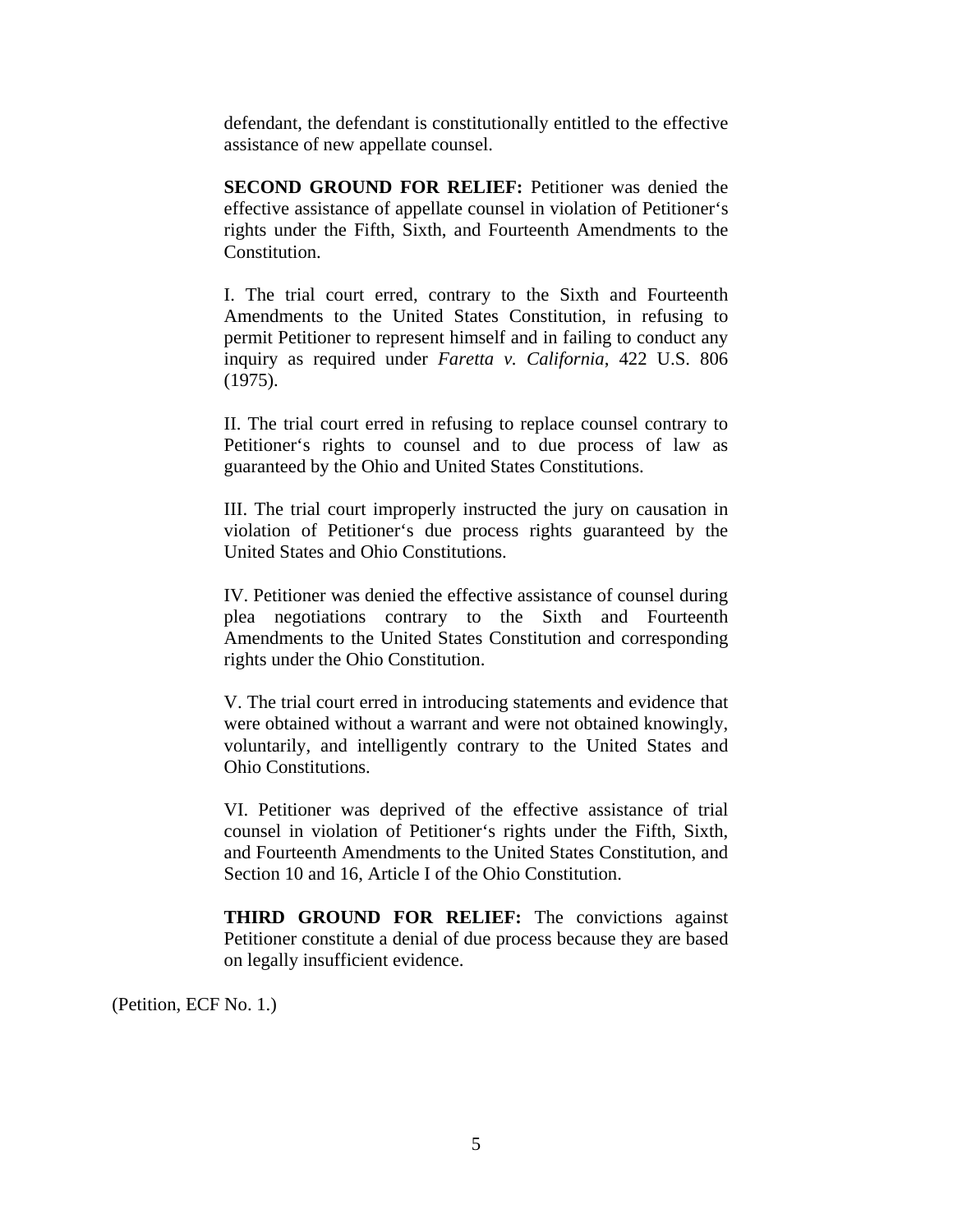# **Analysis**

 Respondent asserts that all of Gerth's Grounds for Relief are procedurally defaulted for various reasons (Return, ECF No. 6, PageID 1090-1105).

 The procedural default doctrine in habeas corpus is described by the Supreme Court as follows:

> In all cases in which a state prisoner has defaulted his federal claims in state court pursuant to an adequate and independent state procedural rule, federal habeas review of the claims is barred unless the prisoner can demonstrate cause of the default and actual prejudice as a result of the alleged violation of federal law; or demonstrate that failure to consider the claims will result in a fundamental miscarriage of justice.

*Coleman v. Thompson*, 501 U.S. 722, 750 (1991); *see also Simpson v. Jones*, 238 F.3d 399, 406  $(6<sup>th</sup> Cir. 2000)$ . That is, a petitioner may not raise on federal habeas a federal constitutional rights claim he could not raise in state court because of procedural default. *Wainwright v. Sykes*, 433 U.S. 72 (1977); *Engle v. Isaac*, 456 U.S. 107, 110 (1982). Absent cause and prejudice, a federal habeas petitioner who fails to comply with a State's rules of procedure waives his right to federal habeas corpus review. *Boyle v. Million*, 201 F.3d 711, 716 ( $6<sup>th</sup>$  Cir. 2000)(citation omitted); *Murray v. Carrier*, 477 U.S. 478, 485 (1986); *Engle*, 456 U.S. at 110; *Wainwright*, 433 U.S. at 87. *Wainwright* replaced the "deliberate bypass" standard of *Fay v. Noia*, 372 U.S. 391 (1963). *Coleman*, 501 U.S. at 724.

"A claim may become procedurally defaulted in two ways." *Lovins v. Parker*, 712 F.3d 283, 295 (6<sup>th</sup> Cir. 2013), *quoting Williams v. Anderson*, 460 F.3d 789, 806 (6<sup>th</sup> Cir. 2006). First, a claim is procedurally defaulted where state-court remedies have been exhausted within the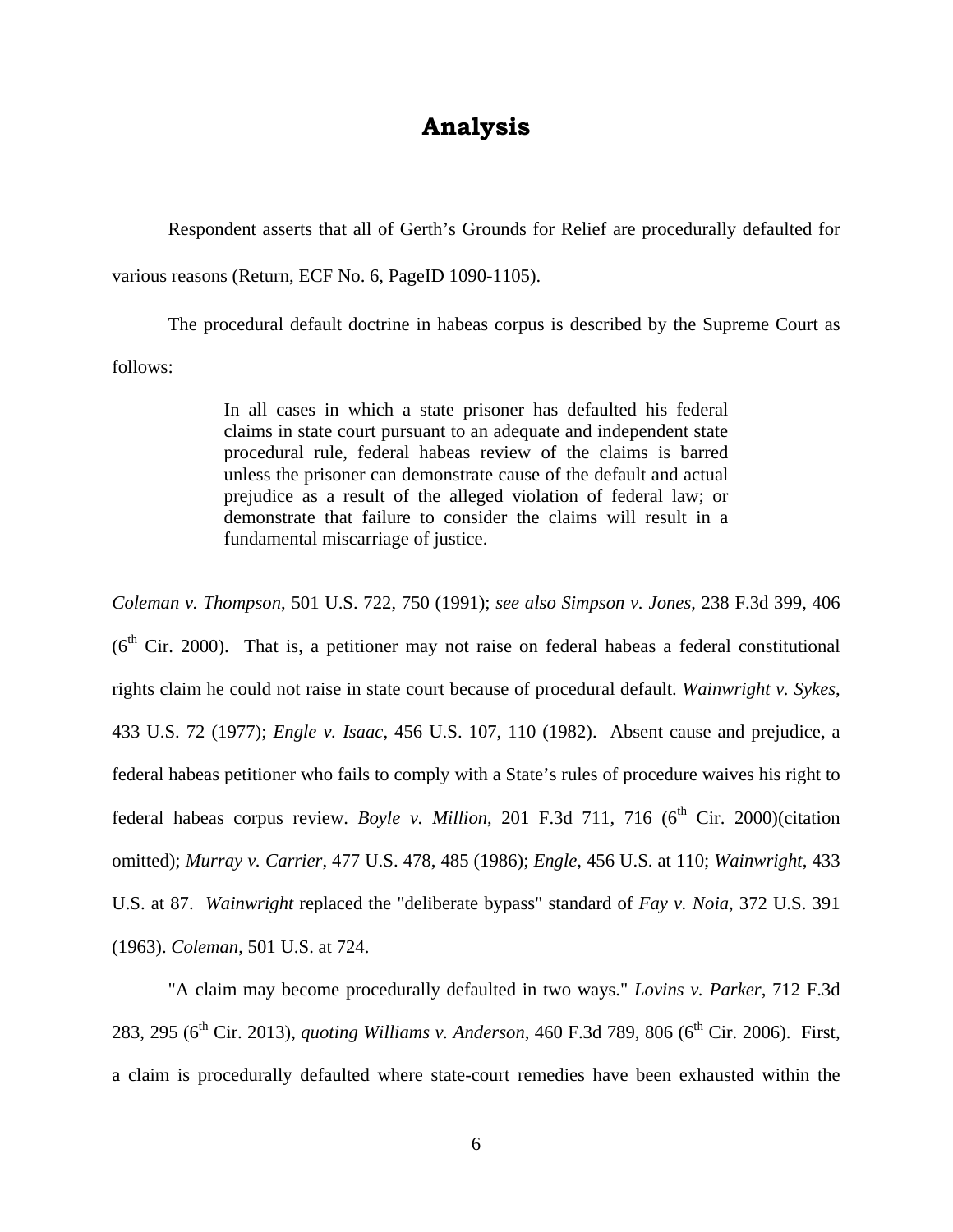meaning of § 2254, but where the last reasoned state-court judgment declines to reach the merits because of a petitioner's failure to comply with a state procedural rule. *Id*. Second, a claim is procedurally defaulted where the petitioner failed to exhaust state court remedies, and the remedies are no longer available at the time the federal petition is filed because of a state procedural rule. *Id*.

 The Sixth Circuit Court of Appeals requires a four-part analysis when the State alleges a habeas claim is precluded by procedural default. *Guilmette v. Howes*, 624 F.3d 286, 290 (6<sup>th</sup> Cir. 2010)(*en banc*); *Eley v. Bagley*, 604 F.3d 958, 965 (6th Cir. 2010); *Reynolds v. Berry*, 146 F.3d 345, 347-48 (6th Cir. 1998), *citing Maupin v. Smith*, 785 F.2d 135, 138 (6th Cir. 1986); *accord Lott v. Coyle*, 261 F.3d 594, 601-02 (6<sup>th</sup> Cir. 2001); *Jacobs v. Mohr*, 265 F.3d 407, 417 (6<sup>th</sup> Cir. 2001).

> First the court must determine that there is a state procedural rule that is applicable to the petitioner's claim and that the petitioner failed to comply with the rule.

> > . . . .

Second, the court must decide whether the state courts actually enforced the state procedural sanction, citing *County Court of Ulster County v. Allen*, 442 U.S. 140, 149, 99 S.Ct. 2213, 60 L.Ed.2d 777 (1979).

Third, the court must decide whether the state procedural forfeiture is an "adequate and independent" state ground on which the state can rely to foreclose review of a federal constitutional claim.

Once the court determines that a state procedural rule was not complied with and that the rule was an adequate and independent state ground, then the petitioner must demonstrate under *Sykes* that there was "cause" for him to not follow the procedural rule and that he was actually prejudiced by the alleged constitutional error.

*Maupin v. Smith, 785 F.2d 135, 138 (6<sup>th</sup> Cir. 1986); accord, <i>Hartman v. Bagley, 492 F.3d 347,* 

357 (6<sup>th</sup> Cir. 2007), *quoting Monzo v. Edwards*, 281 F.3d 568, 576 (6<sup>th</sup> Cir. 2002).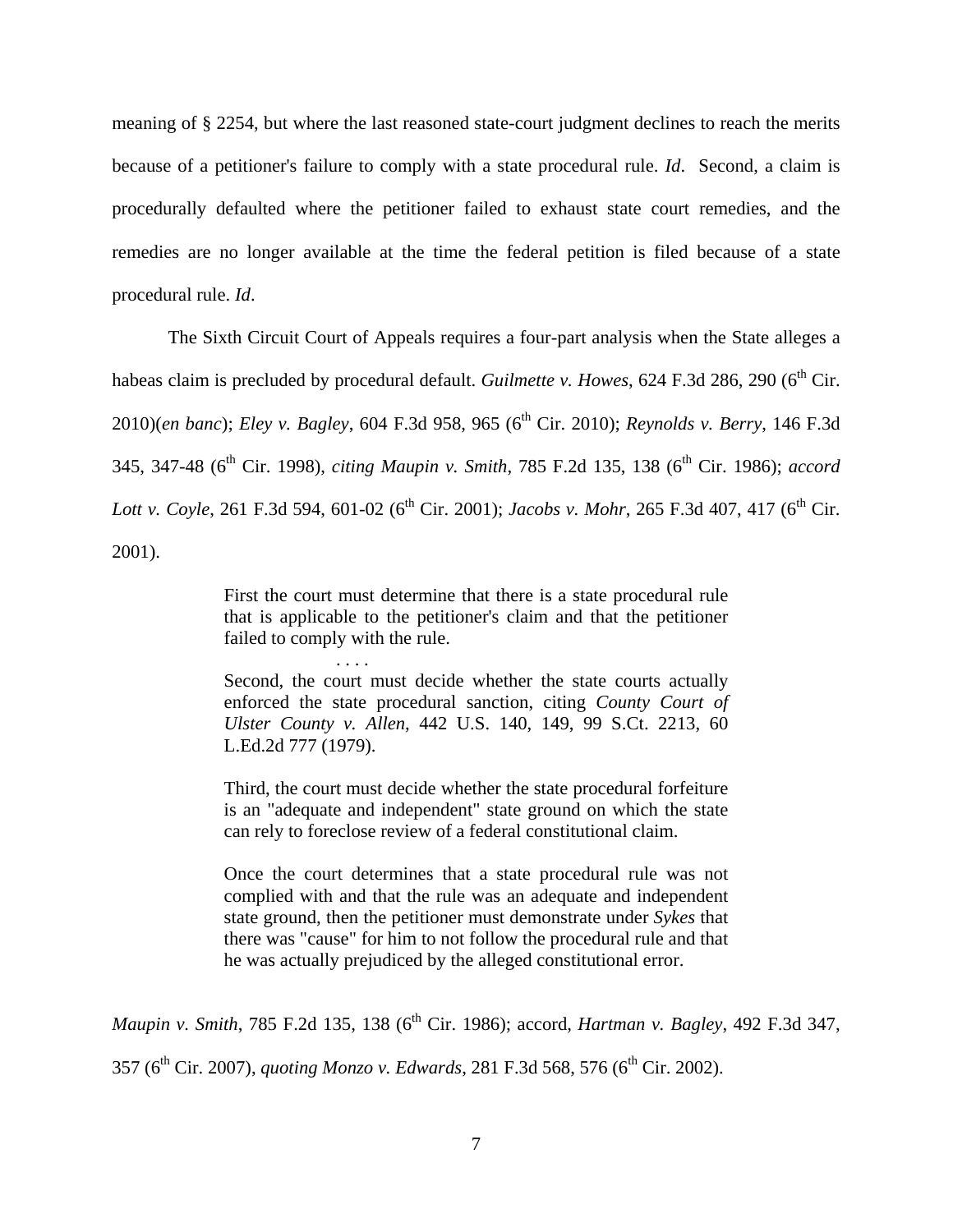### **First Ground for Relief: Right to a State Court Remedy for Ineffective Assistance of Counsel on a Reopened Appeal**

 Petitioner's First Ground for Relief states only an abstract proposition of law, to wit, that the constitutional right to effective assistance of appellate counsel on a first appeal of right extends to the situation under Ohio law where a first appeal has been reopened. The Court does not understand Respondent to disagree with that proposition and the Court accepts it. The question is whether that right was violated.

 On direct appeal, represented by attorney Bruce Hust, Gerth raised only one assignment of error – insufficiency of the evidence – with two sub-claims: (1) the evidence was insufficient to show Gerth acted knowingly as to his conviction for felonious assault and (2) the evidence was insufficient to convict Gerth of receiving stolen property when there was no evidence as to how he came to possess the vehicle in question (Appellant's Brief, SCR ECF No. 5, PageID 127).

 In his Application to Reopen the direct appeal, Gerth asserted that Attorney Hust provided ineffective assistance of appellate counsel when he omitted three assignments of error: (1) Trial court denial of the right of self-representation in violation of *Faretta v. California*, 422 U.S. 806, 812-13 (1975); (2) ineffective assistance of trial counsel in several respects, including "failure to oppose the imposition of consecutive sentences for offenses of similar import resulting from a single animus"; (3) trial court error in failing to "merge all offenses resulting from a single incident with a single animus" in violation of Ohio Revised Code § 2941.25 and Gerth's constitutional right not to be placed twice in jeopardy for the same offense. (Application, SCR, ECF No. 5, PageID 241, et seq.)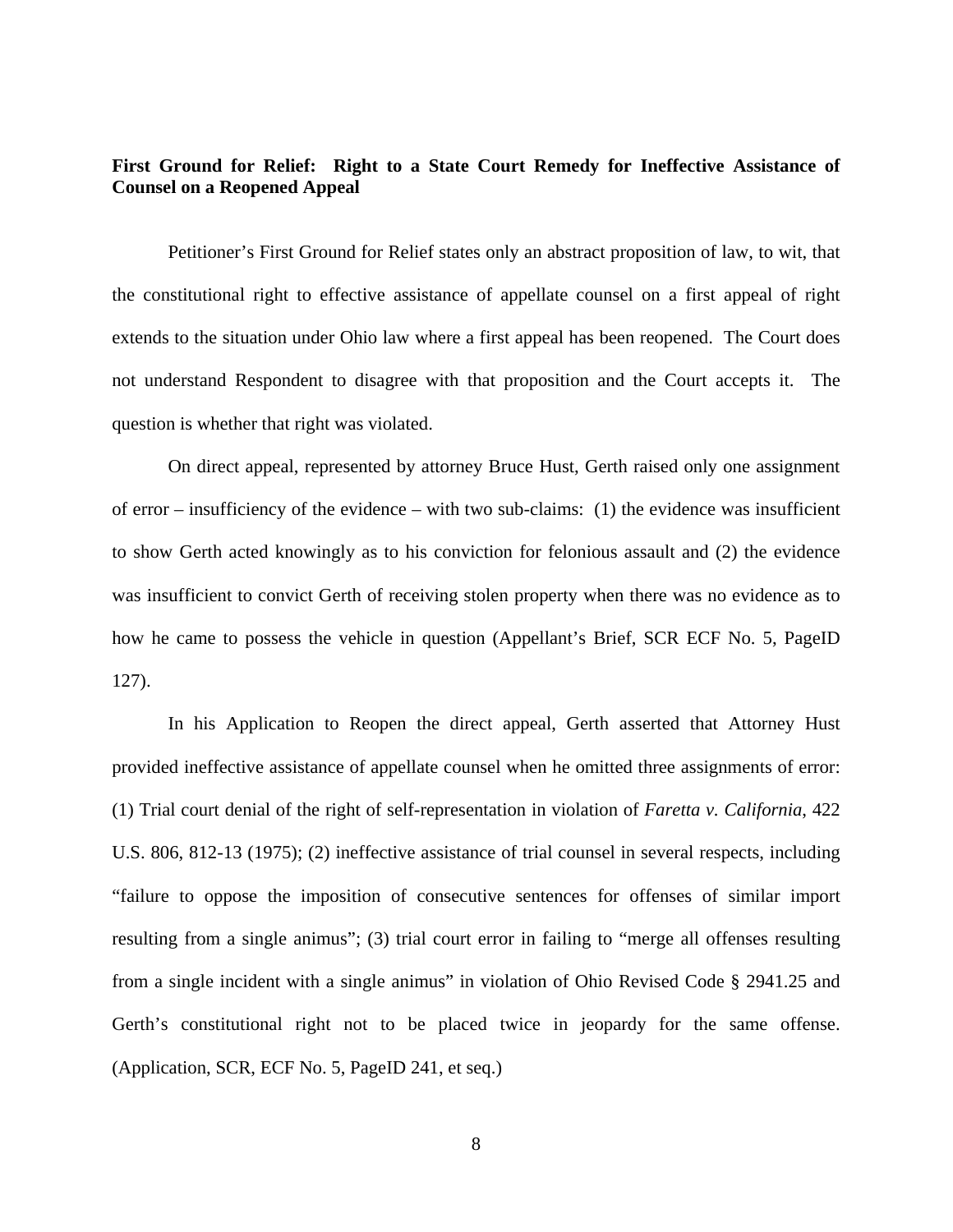In its Entry Granting Application to Reopen Direct Appeal, the First District held that, on omitted assignment of error three, "Gerth has sustained his burden of demonstrating a genuine issue as to whether he has a colorable claim of ineffective assistance of appellate counsel." (Entry, SCR ECF No. 5, PageID 262.) The First District then reopened the direct appeal, appointed Attorney J. Thomas Hodges as counsel, and ordered briefing on (1) "the claim that prior appellate counsel's representation was prejudicially deficient," (2) "an assignment of error concerning the matter identified here as a ground for reopening," (3) "any other nonfrivolous assignment of error or argument not previously considered." *Id.* at PageID 263.

 When Attorney Hodges filed Gerth's brief, he did not include the first two omitted assignments, i.e., the self-representation assignment or the ineffective assistance of trial counsel for failure to raise the similar import claim. Instead, he raised assignments of error (1) regarding the failure to merge issue (the assignment the First District had found colorable), (2) regarding consecutive sentencing, and (3) regarding denial of the right of confrontation (Brief, SCR, ECF No. 5, PageID 265-67)(the "First Set of Omitted Assignments of Error"). The First District sustained the first two assignments of error and overruled the third. *State v. Gerth*, 2014-Ohio-4569, 2014 WL 5306631 (1<sup>st</sup> Dist. Oct. 17, 2014).

 Still believing that his first two omitted assignments of error had been omitted as the result of ineffective assistance of appellate counsel, Gerth filed a second Application to Reopen accusing Attorney Hodges of providing ineffective assistance of appellate counsel in omitting six assignments of error in the reopened appeal: (1) the *Faretta* issue, (2) trial court refusal to replace one of his trial attorneys, (3) improper jury instruction on causation, (4) ineffective assistance of trial counsel in plea negotiations, (5) admission of unconstitutionally obtained evidence, and (6) ineffective assistance of trial counsel in twelve different ways, but **not**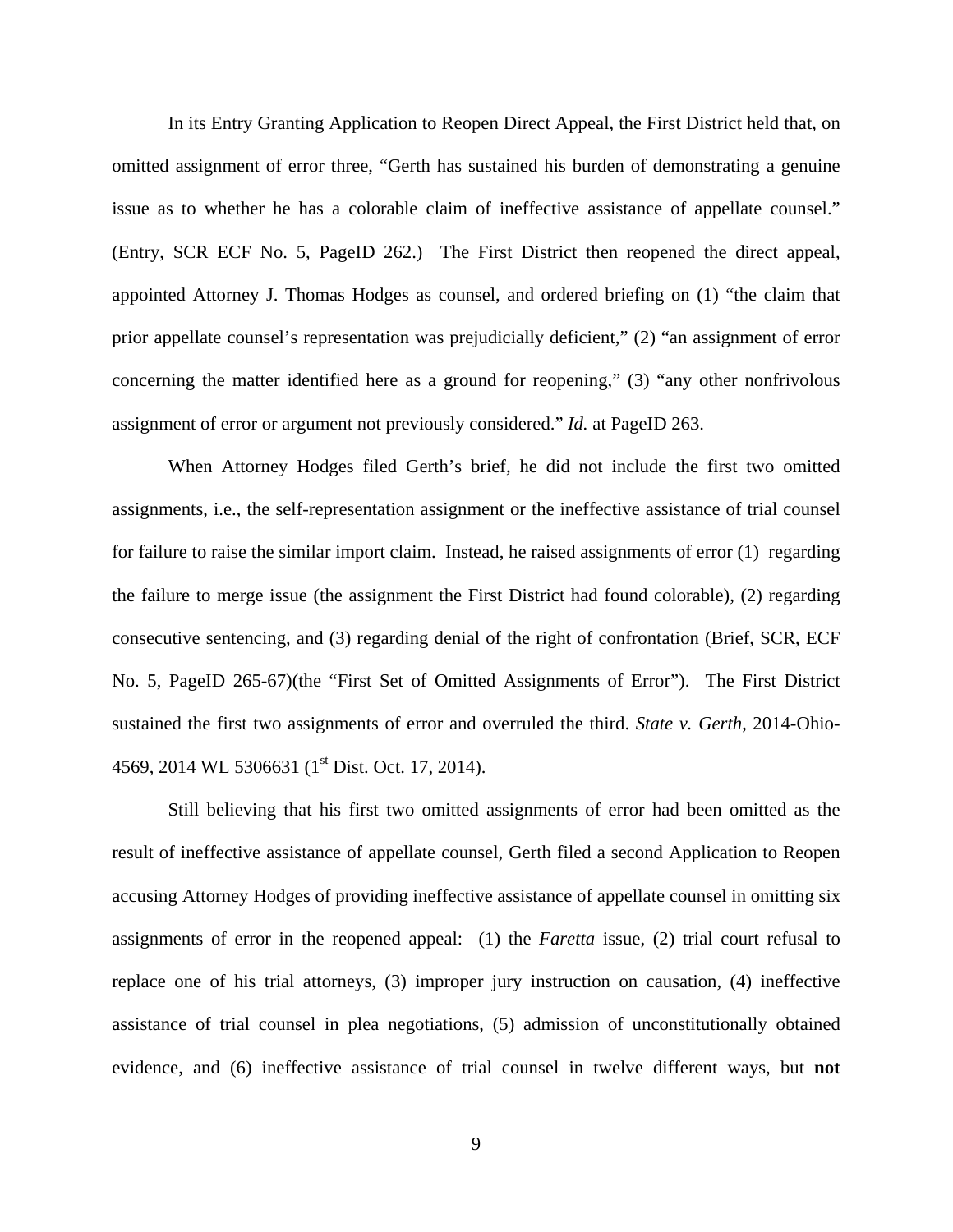including omitted assignment of error two (Application for Reopening, SCR, ECF No. 5, PageID

323, et seq.)(the "Second Set of Omitted Assignments of Error").

The First District refused to entertain this second Application, holding

[T]his is Gerth's second App. R. 26(B) application to reopen this appeal. But App.R. 26(B) makes no provision for a successive application. *State v. Twyford*, 106 Ohio St.3d 176, 2005-Ohio-4380, 833 N.E.2d 289, ¶ 6; *State v. Peeples*, 73 Ohio St.3d 149, 150, 652 N.E.2d 717 (1995). Moreover, the challenges that Gerth advances here to his appellate counsel's effectiveness in prosecuting his appeal either were or could have been raised in his first application. Therefore, the doctrine of res judicata bars him from presenting these challenges in this successive application. *Twyford* at ¶ 6; *State v. Cheren*, 73 Ohio St.:1d 137, 138, 652 N.E.2d 707 (1995).

*State v. Gerth*, Case No. C-120392 (1<sup>st</sup> Dist. Apr. 13, 2015)(unreported; copy at SCR, ECF No. 5, PageID 393-94.) Gerth appealed to the Ohio Supreme Court, asserting as his first proposed Proposition of Law the claim he makes in Ground One, to wit, that he was entitled to effective assistance of counsel on his reopened appeal. His second proposed Proposition of Law asserted the First District erred when it refused to reopen the direct appeal on his second application (Memorandum in Support of Jurisdiction, SCR, ECF No. 5, PageID 398).

 In his First Ground for Relief Gerth argues he was constitutionally entitled to a state court decision on the merits of his second Application to Reopen. The Court agrees with Petitioner that this claim is not procedurally defaulted. It was raised at the first opportunity Gerth had to raise it, when he filed his second Application. He then pursued it to the Ohio Supreme Court as detailed above.

 However, the claim is without merit. Gerth points to no clearly established Supreme Court precedent which mandates that States provide criminal defendants with a second opportunity to raise ineffective assistance of appellate counsel claims. He relies generally on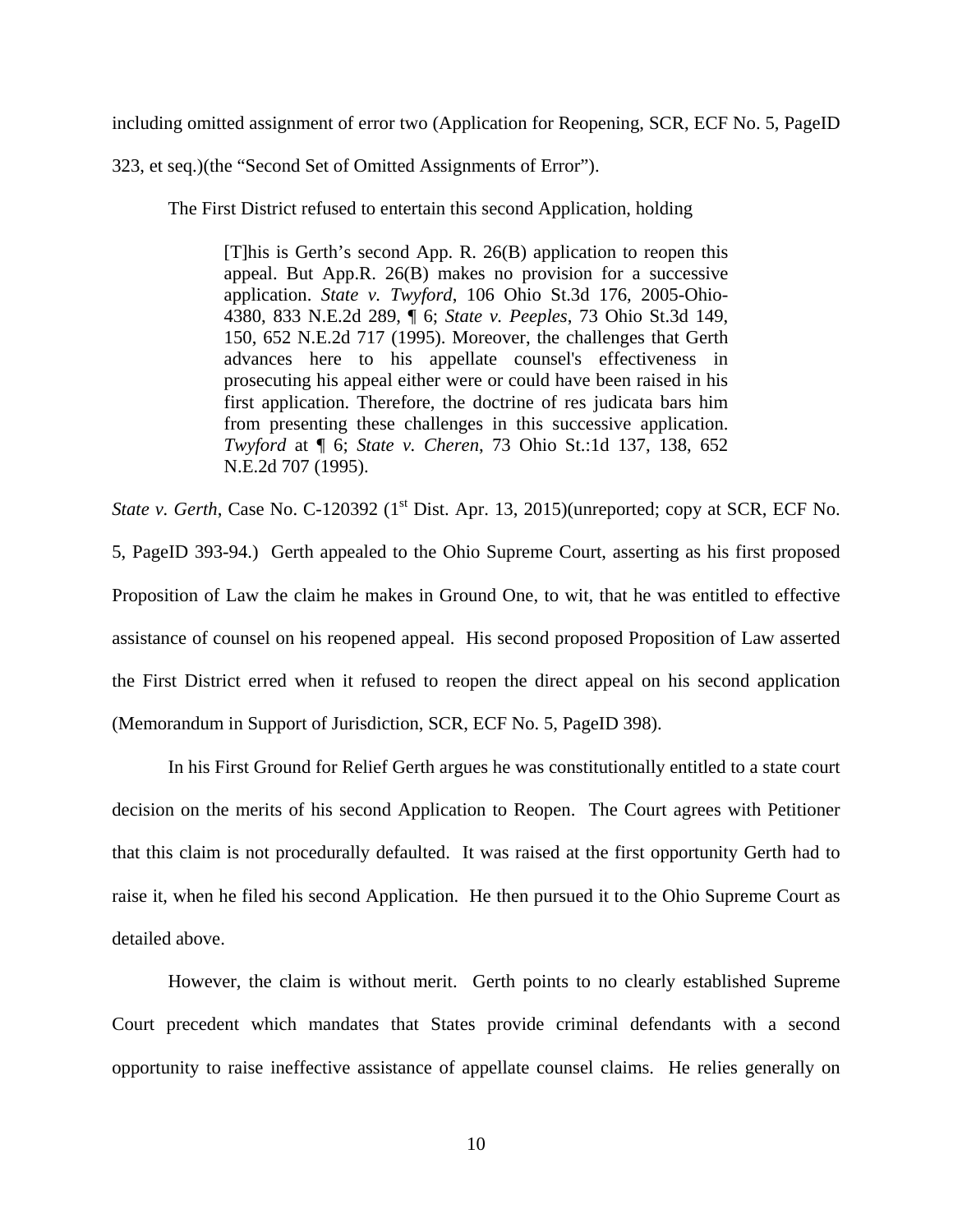*Evitts v. Lucey*, 469 U.S. 387 (1985)(Reply, ECF No. 10, PageID 1131), but *Evitts* contains no such holding. Rather, *Evitts* holds that an indigent criminal defendant is entitled to appointed counsel who must provide effective assistance. But one cannot infer from that holding that a defendant is entitled to a second state forum to raise ineffective assistance of appellate counsel claims. Indeed, the Supreme Court has held since *Evitts* that post-conviction state collateral review is not a constitutional right, even in capital cases. *Murray v. Giarratano*, 492 U.S. 1 (1989); *Pennsylvania v. Finley*, 481 U.S. 551 (1987). Indeed, the Court has held that there is no federal constitutional right to appeal criminal verdicts for error review. *McKane v. Durston*, 153 U.S. 684 (1894), cited as still good law in *Lopez v. Wilson*, 426 F.3d 339, 355 (6<sup>th</sup> Cir. 2005); *Halbert v. Michigan*, 545 U.S. 605 (2005). Gerth concludes that he "**must** have a remedy to vindicate his constitutional rights." (Reply, ECF No. 10, PageID 1131, emphasis sic.) That remedy in this case is a petition for habeas corpus relief in federal court. Because habeas corpus is available only to correct federal constitutional violations, 28 U.S.C. § 2254(a); *Wilson v. Corcoran*, 562 U.S. 1 (2010); *Lewis v. Jeffers*, 497 U.S. 764, 780 (1990); *Smith v. Phillips*, 455 U.S. 209 (1982); *Barclay v. Florida*, 463 U.S. 939 (1983), and a second bite at the ineffective assistance of appellate counsel claim in state court is not constitutionally mandated, this subclaim is without merit.

#### **Ground Two: Ineffective Assistance of Appellate Counsel**

 In his Second Ground for Relief, Gerth claims he received ineffective assistance of appellate counsel when his second appellate attorney, Mr. Hodge, did not raise all of the Second Set of Omitted Assignments of Error in the reopened direct appeal.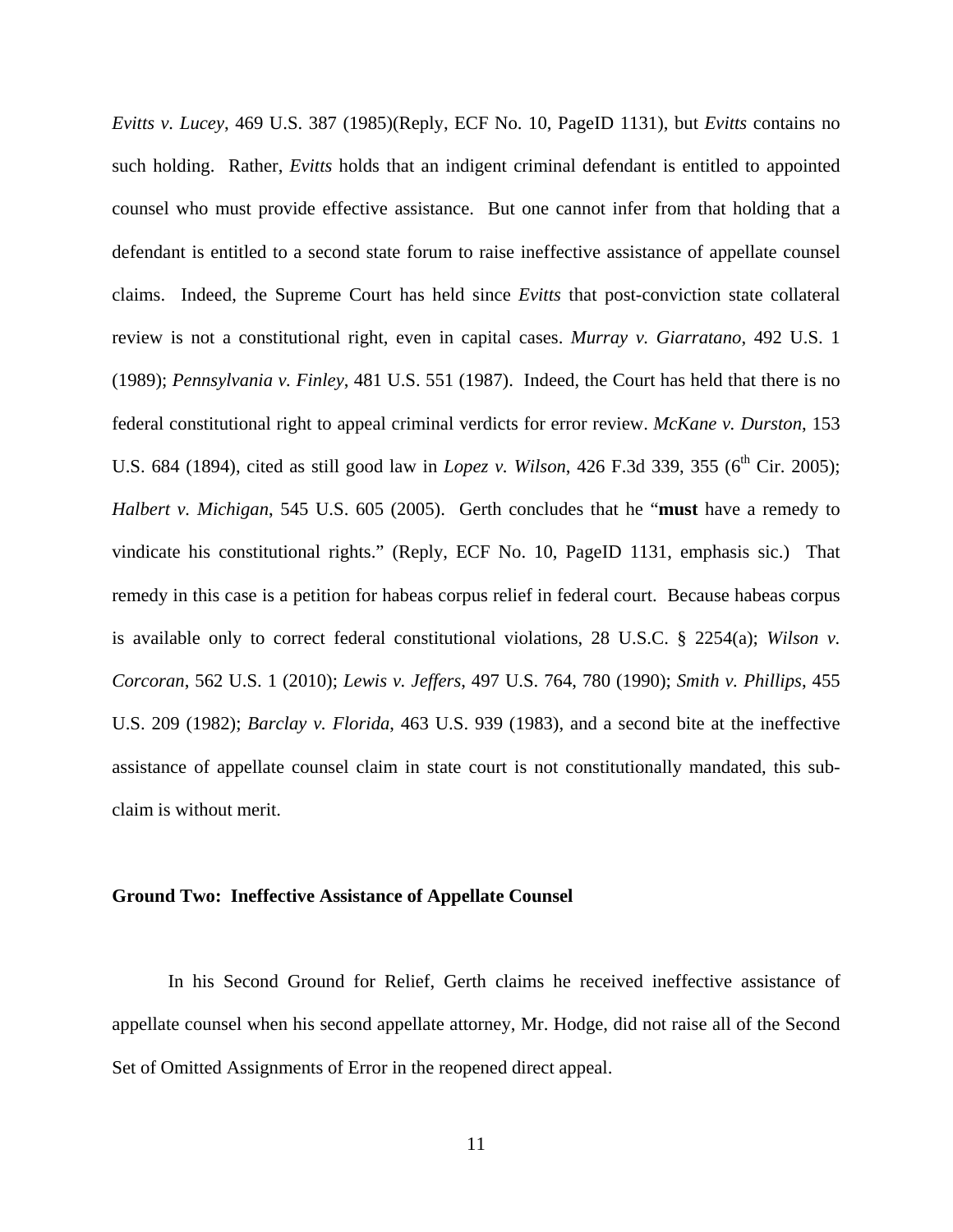Omitted assignments of error two through six were pleaded as having been omitted as the result of ineffective assistance of appellate counsel in the second Application for Reopening. (SCR, ECF No. 5, PageID 323, et seq.) The First District did not reach the merits of the second application because it found Ohio law does not provide for a second application for reopening. Gerth argued to the First District as he argues here that this is a misinterpretation of Ohio App. R. 26(B) which nowhere "specifically bar[s] the filing of an application to reopen based on a claim of ineffective assistance of new appellate counsel in a previously reopened appeal." However, the interpretation of a state rule of procedure is purely a matter of state law and the state courts' interpretation is binding on the federal courts. "[I]t is not the province of a federal habeas court to reexamine state court determinations on state law questions. In conducting habeas review, a federal court is limited to deciding whether a conviction violated the Constitution, laws, or treaties of the United States." *Estelle v. McGuire*, 502 U.S. 62, 67-68 (1991). Even state law announced in the decision being reviewed is binding. *Bradshaw v. Richey*, 546 U.S. 74 (2005). Here the First District relied on case authority from the Ohio Supreme Court. Ohio App. R. 26(B) makes no provision for successive applications. *State v. Richardson*, 74 Ohio St. 3d 235 (1996). Indeed, "there is no right to file successive applications for reopening" under App. R. 26(B). *State v. Twyford*, 106 Ohio St. 3d 176 (2005), *quoting State v. Williams,* 89 Ohio St. 3d 179, ¶ 12. Once the issue of ineffective assistance has been raised and adjudicated, *res judicata* bars its relitigation. *State v. Cheren*, 73 Ohio St. 3d 137 (1995), following *State v. Perry*, 10 Ohio St. 2d 175 (1967).

 Omitted Assignments of Error Two through Six were not raised in the first 26(B) application although they were available to be raised at that time. Ohio has an applicable procedural rule and that rule was enforced against Gerth. Ohio's doctrine of *res judicata* in

12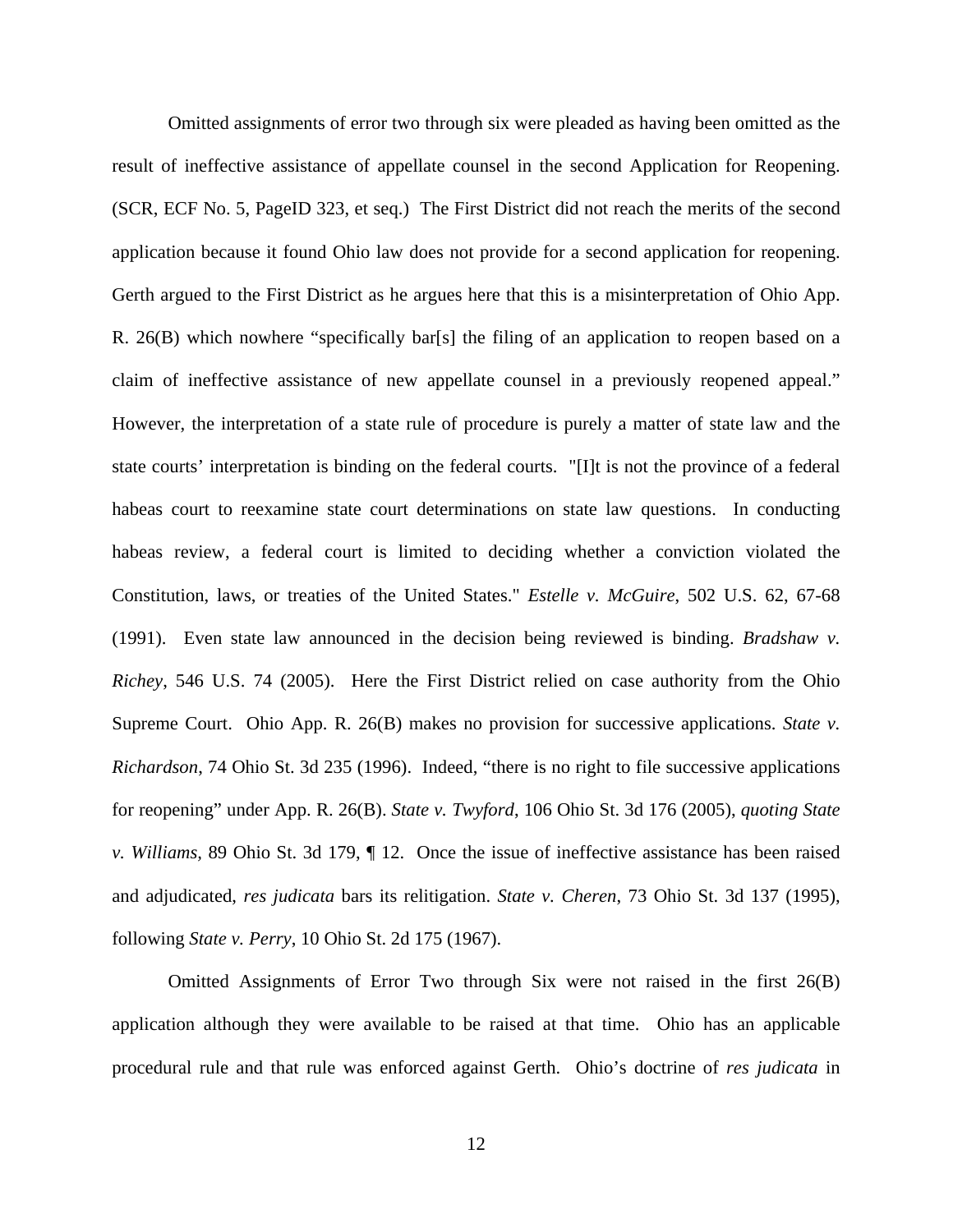criminal cases, enunciated in *State v. Perry*, 10 Ohio St. 2d 175 (1967), is an adequate and independent state ground. *Durr v. Mitchell*, 487 F.3d 423, 432 (6<sup>th</sup> Cir. 2007); *Buell v. Mitchell*, 274 F.3d 337 (6<sup>th</sup> Cir. 2001); *Coleman v. Mitchell*, 268 F.3d 417 (6<sup>th</sup> Cir. 2001); *Byrd v. Collins*, 209 F.3d 486, 521-22 (6<sup>th</sup> Cir. 2000); *Rust v. Zent*, 17 F.3d 155, 160-61 (6<sup>th</sup> Cir. 1994)(citation omitted); *Van Hook v. Anderson*, 127 F. Supp. 2d 899, 913 (S.D. Ohio 2001).

 Gerth claims (Reply, ECF No. 10, PageID 1140) that the Sixth Assignment of Error was raised in the first 26(B) application. However, that claim is close to disingenuous. In the first application Gerth asserted his trial attorney provided ineffective assistance of trial counsel by not objecting to the failure to merge the hit-skip counts. In his second application, he claimed he received ineffective assistance of trial counsel in twelve different ways, none of which relates to the failure to merge.

 Therefore Gerth's Second Ground for Relief is procedurally defaulted as it relates to Omitted Assignments Two through Six.

#### **Omitted Assignment of Error One: The** *Faretta* **Issue**

 Gerth claims that he was unconstitutionally denied his right of self-representation at trial and his right to effective assistance of appellate counsel when his first appellate attorney omitted this assignment of error. This sub-claim was, of course, presented in the first 26(B) application. Gerth claims he never received a decision on the merits of this claim, but this Court reads the First District's decision on the first 26(B) application differently. All three omitted assignments of error were plainly presented to the First District under a standard that asked them to decide if they were colorable claims of ineffective assistance of appellate counsel. The First District only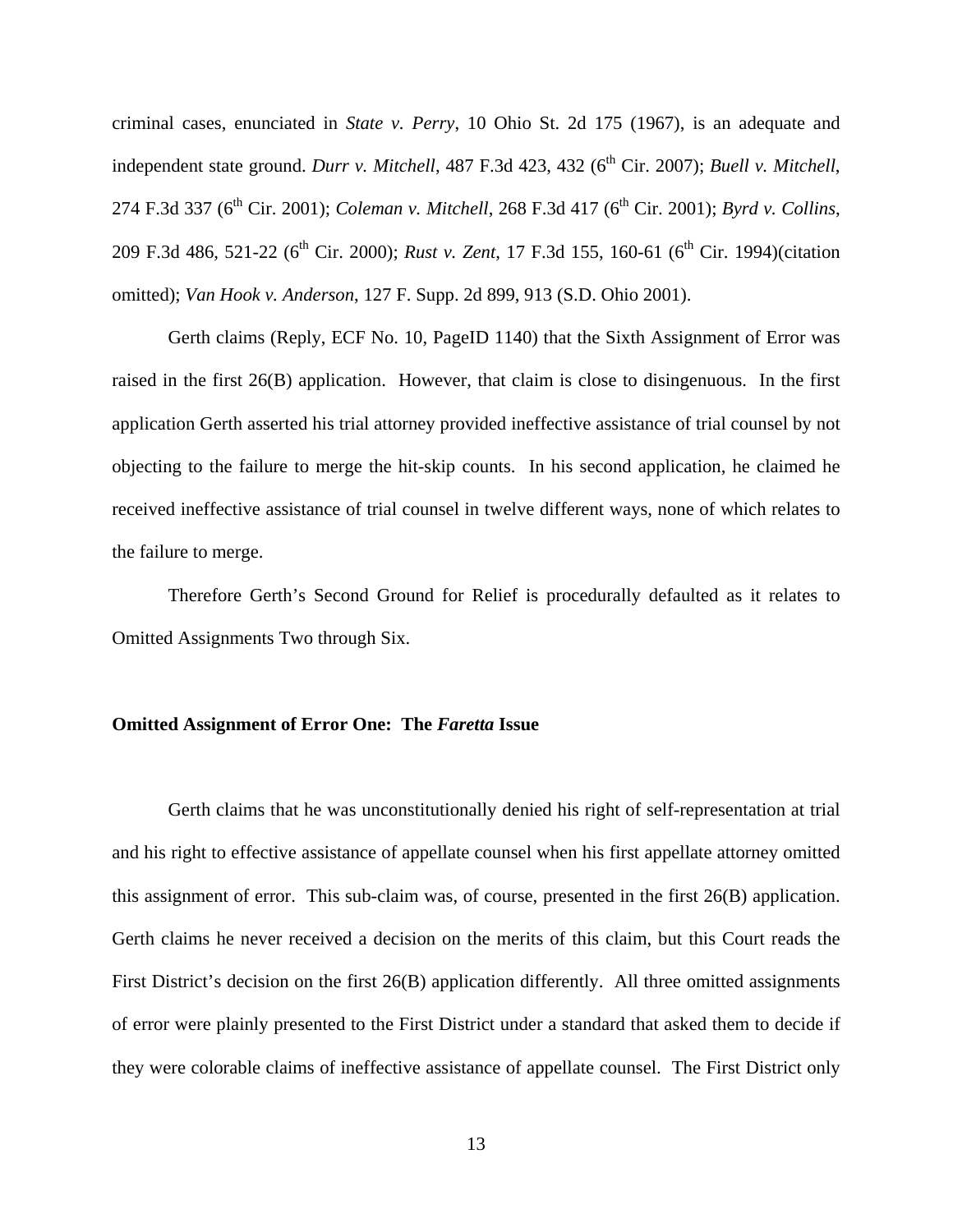discussed the third omitted assignment and found it to be colorable. It did not discuss omitted assignments one and two, but that does not mean it did not decide that they did not meet the standard for reopening, i.e., that they were not colorable.

When a federal claim is fairly presented but not addressed, "a federal habeas court must

presume that the federal claim was adjudicated on the merits. . ." *Ross v. Pineda*, 2013 U.S.

App. LEXIS 25481 (6<sup>th</sup> Cir. 2013), quoting *Johnson v. Williams*, 133 S. Ct. 1088, 1096 (2013).

"A state court's determination that a claim lacks merit precludes federal habeas relief so long as "fair-minded jurists could disagree" on the correctness of the state court decision," *Harrington v. Richter,* 562 U.S. 86, 101 (2011)(quoting *Yarborough v. Alvarado*, 541 U.S. 652, 664 (2004). The state court decision must be "so lacking in justification that there was an error well understood and comprehended in existing law beyond any possibility for fairminded disagreement." *White v. Woodall*, 572 U.S. \_\_\_, \_\_\_ (2014), slip op. at 4.

When the claim at issue is one for ineffective assistance of counsel, moreover, AEDPA review is "doubly deferential," *Cullen v. Pinholster*, 563 U.S. 170, 190 (2011), because counsel is "strongly presumed to have rendered adequate assistance and made all significant decisions in the exercise of reasonable professional judgment," *Burt v. Titlow*, 571 U.S. \_\_\_, \_\_\_ (2013), slip op. at 9)(quoting *Strickland v, Washington*, 466 U.S. 668, 690 (1984); internal quotation marks omitted). In such circumstances, federal courts are to afford "both the state court and the defense attorney the benefit of the doubt."  $at$  \_\_\_ (slip op. at 1).

*Woods v. Etherton*, 578 U.S. \_\_\_, 136 S. Ct. 1149 (2016)(per curiam).

 In arguing the merits of the *Faretta* claim, Gerth points first to his November 2, 2011, Motion to Dismiss his second court-appointed counsel, Norm Aubin (SCR, ECF No. 5, PageID 104). At no place in that document does he mention self-representation; instead, he asks for appointment of a third attorney. He moved again on December 14, 2011, to remove Aubin and again appoint new counsel. *Id.* at PageID 108, et seq. The first place at which he claims he requested self-representation is during a hearing on March 12, 2012. Gerth states he does not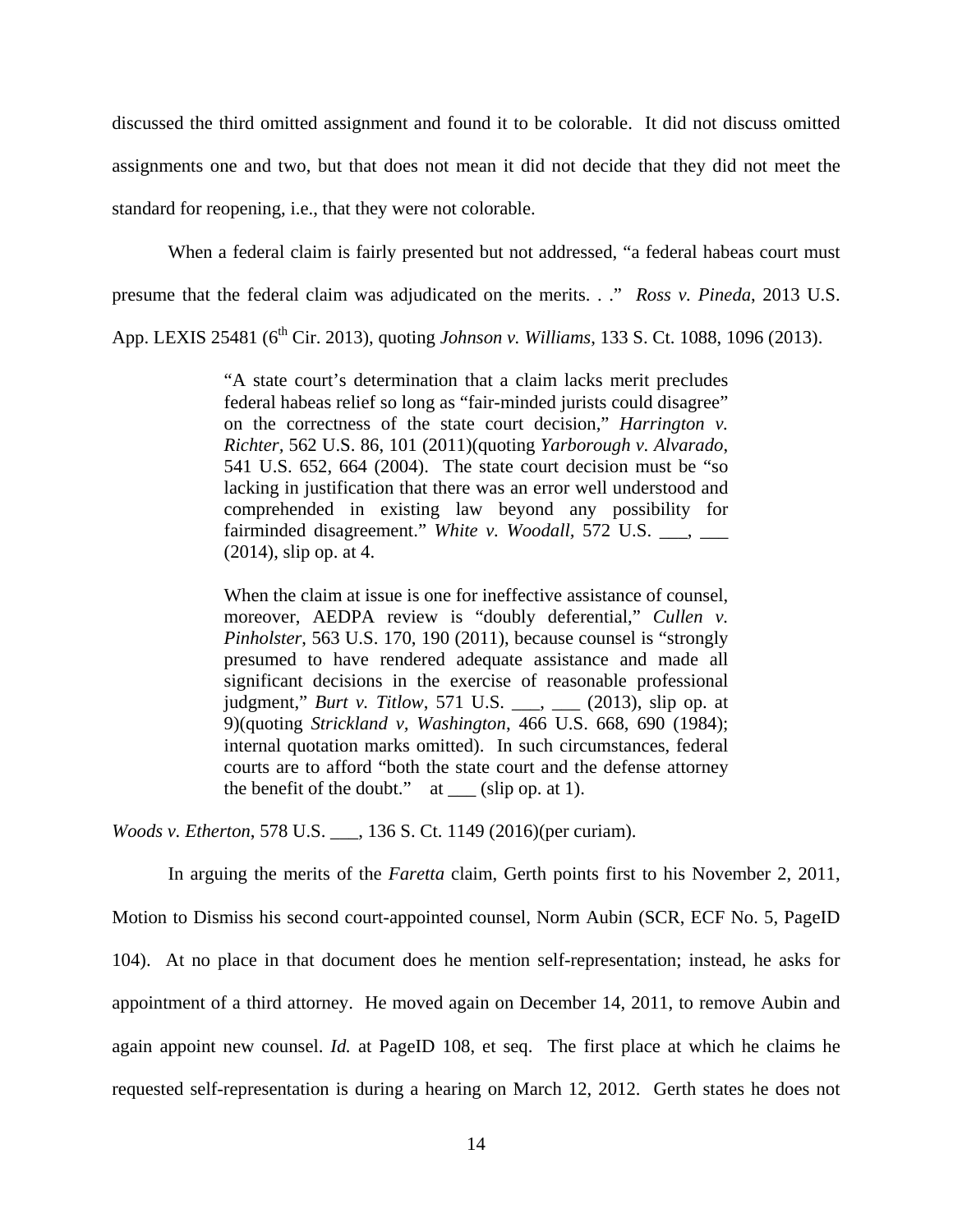want Aubin any longer, but "will be glad to take a public defender, Tim Cutcher or Daniel Burke." (SCR, ECF No. 5-7, PageID 551.) He repeats that request at PageID 552. Judge Nadel makes it clear that Gerth's issues with counsel have been discussed before. He noted that the last time there had been a hearing, Gerth had to be ejected from the courtroom for being disorderly. *Id.* at PageID 555. Only then does Gerth say "I would like to fire him and waive my right to counsel." *Id.* at PageID 555-56. At that time the case was set for trial on April 2, 2012, or about ten days later.

 On the morning of trial after a jury was selected, Gerth said orally he wanted to exercise his "right under US versus Farretta to proceed pro se." *Id.* at PageID 564. However, Gerth proceeded to read a motion for evidentiary hearing and made it clear he was not prepared to proceed to trial at that time. (E.g., "this case, though ripe for an impartial evidentiary hearing, it not nearly ready for trial in the interests of justice." *Id*. at PageID 571. ) He argued that because Judge Nadel would not replace Mr. Aubin, "the Judge Nadel leaves the defendant no alternative except to exercise defendant's constitutional right to voluntarily, knowingly and intelligently elect to proceed pro se." *Id.* at PageID 579.

 Judge Nadel then proceeded to recite that the incident in suit had occurred over a year before. *Id.* at PageID 580. He noted that Mr. Aubin had replaced Attorney Bernard Mundy and was an extremely competent attorney who had handled capital cases. He noted that the case had been set for trial a number of times, including December 2011 and February 2012. *Id.* at PageID 581. He noted that self-representation would require a further continuance. Commenting on the Court Clinic's report, he noted that Gerth had been found to be paranoid, to have occasional hallucinations, and to have an anti-social personality disorder. He displayed poor impulse control and had a history of dyslexia and psychiatric hospitalizations. *Id*. at PageID 583. Gerth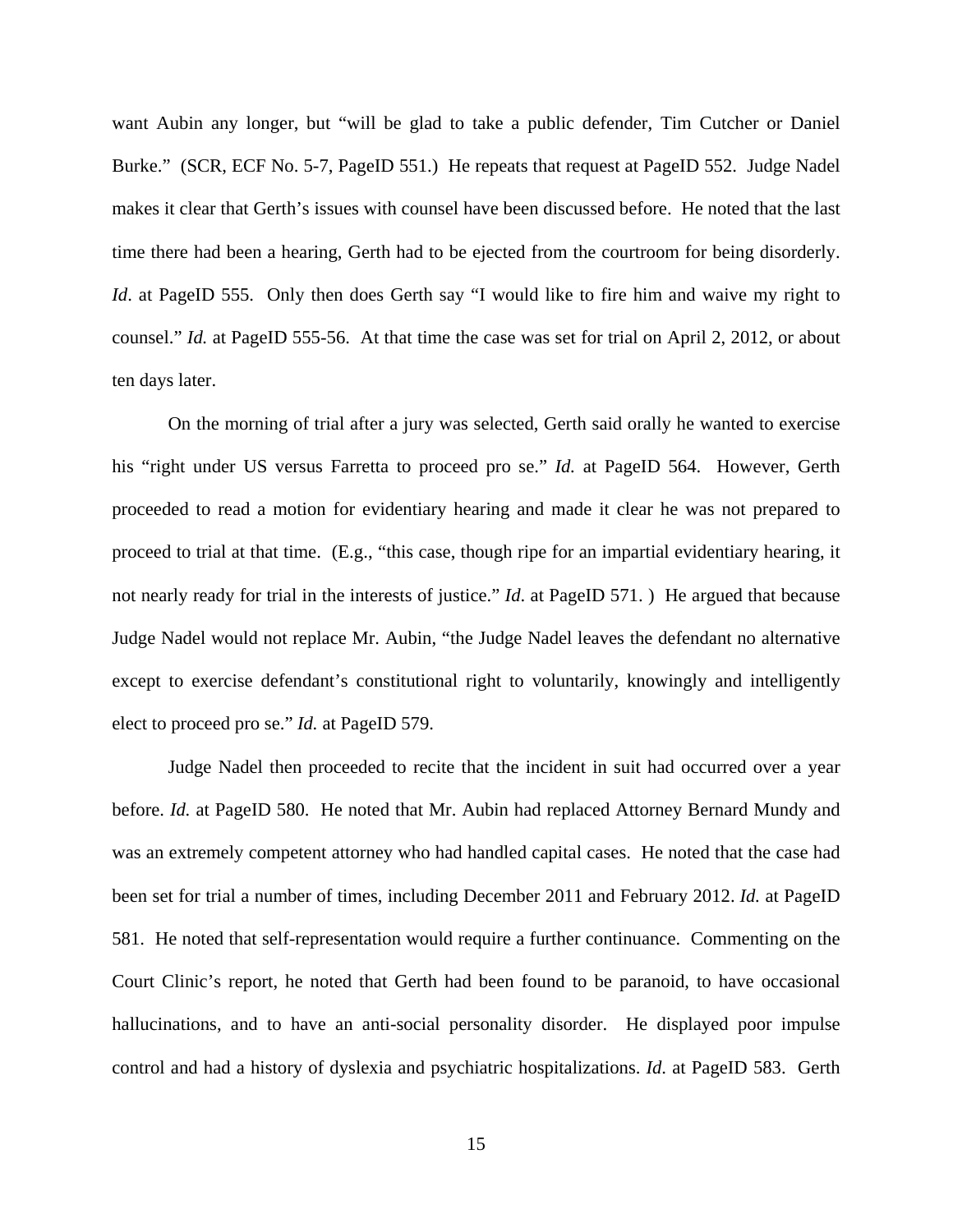had a history of substance abuse addiction and appeared to be "overly focused on the potential conspiracies in the court system." Judge Nadel found the request was not timely made and was "an attempt by the defendant to further delay this trial. . . . He has been disruptive in the past hearings." [At this point, Gerth attempted to interrupt.] The judge again noted the request was not timely made and found the defendant was not competent to waive counsel. *Id.* at PageID 585.

 A criminal defendant is entitled to effective assistance of counsel on appeal as well as at trial, counsel who acts as an advocate rather than merely as a friend of the court. *Evitts v. Lucey*, 469 U.S. 387 (1985); *Penson v. Ohio*, 488 U.S. 75 (1988); *Mahdi v. Bagley*, 522 F.3d 631, 636 (6th Cir. 2008). The *Strickland* test applies to appellate counsel. *Smith v. Robbins*, 528 U.S. 259, 285 (2000); *Burger v. Kemp*, 483 U.S. 776 (1987). To evaluate a claim of ineffective assistance of appellate counsel, then, the court must assess the strength of the claim that counsel failed to raise. *Henness v. Bagley*, 644 F.3d 308 (6<sup>th</sup> Cir. 2011), *citing Wilson v. Parker*, 515 F.3d 682, 707 ( $6<sup>th</sup>$  Cir. 2008). Counsel's failure to raise an issue on appeal amounts to ineffective assistance only if a reasonable probability exists that inclusion of the issue would have changed the result of the appeal. *Id*., *citing Wilson.* If a reasonable probability exists that the defendant would have prevailed had the claim been raised on appeal, the court still must consider whether the claim's merit was so compelling that the failure to raise it amounted to ineffective assistance of appellate counsel. *Id., citing Wilson.* The attorney need not advance every argument, regardless of merit, urged by the appellant. *Jones v. Barnes*, 463 U.S. 745, 751-752 (1983)("Experienced advocates since time beyond memory have emphasized the importance of winnowing out weaker arguments on appeal and focusing on one central issue if possible, or at most on a few key issues.") Effective appellate advocacy is rarely characterized by presenting every non-frivolous argument which can be made. *Joshua v. DeWitt*, 341 F.3d 430, 441 (6<sup>th</sup> Cir.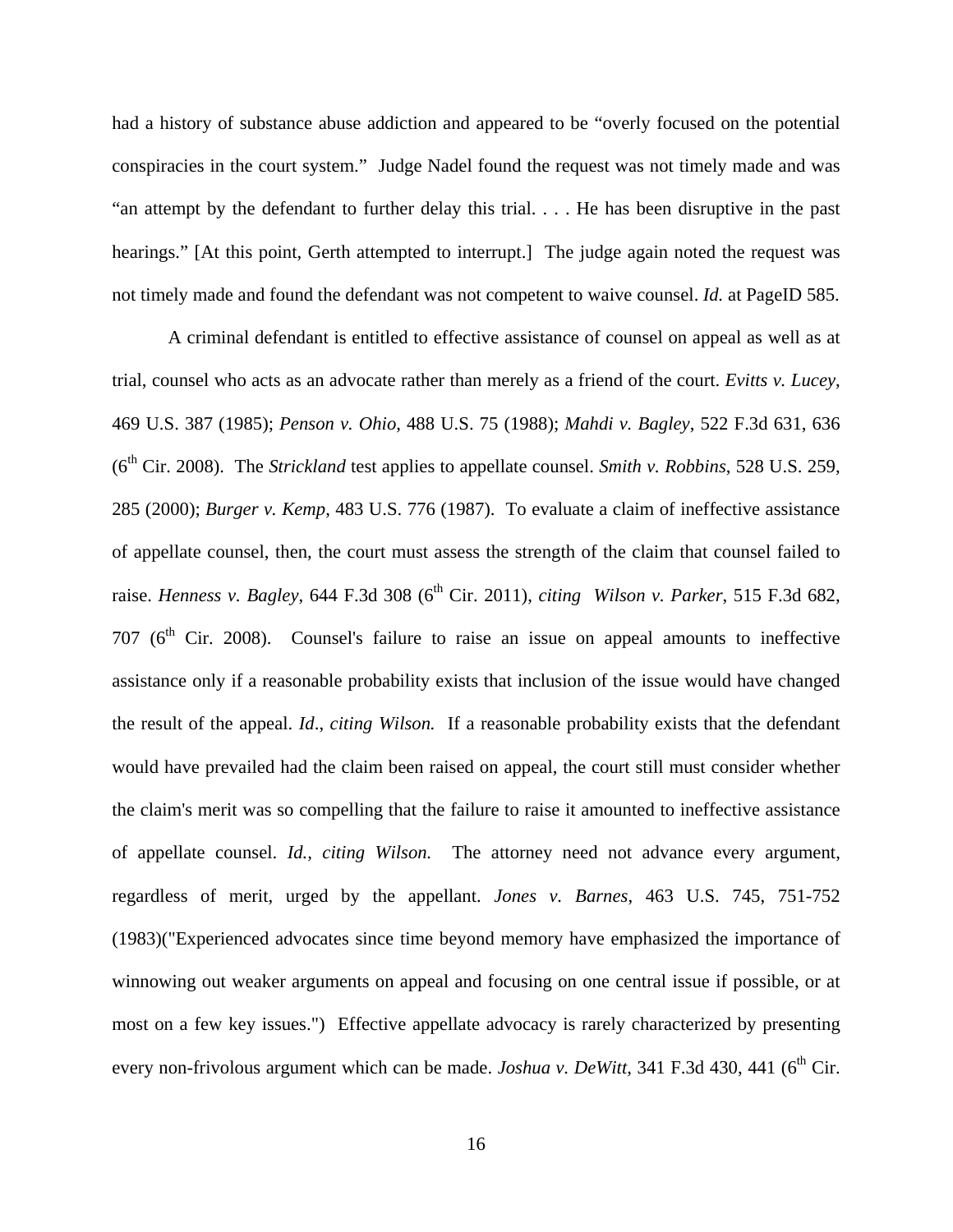2003); *Williams v. Bagley*, 380 F.3d 932, 971 (6<sup>th</sup> Cir. 2004), *cert. denied*, 544 U.S. 1003 (2005); *see Smith v. Murray*, 477 U.S. 527 (1986).

 The question facing this habeas corpus court on the *Faretta* issue is not whether Attorney Hodges provided ineffective assistance of appellate counsel by not raising it, but whether the First District's rejection of the claim is so erroneous as to be beyond disagreement among fairminded jurists. *Harrington*, *supra.*

 The right to self-representatdion is not absolute. *Martinez v. Ct. of Appeal of Cal., Fourth App. Dist.*, 528 U.S. 152, 161 (2000). The right can be forfeited by attempting to exercise it on the morning of trial because the state court found the request was untimely and granting it would have disrupted, unduly inconvenienced, and burdened the administration of the court's business. *Hill v. Curtin*, 792 F.3d 670 ( $6<sup>th</sup>$  Cir. 2015)(*en banc*). In this case the trial date was already well past Ohio's presumptive speedy trial limit of nine months and a jury had already been selected. In his current pleadings, Gerth does not dispute Judge Nadel's observation that allowing Aubin to withdraw would have required yet another continuance.

 Secondly, Gerth had already shown himself to be disruptive and likely to act on impulse; indeed, he even interrupted Judge Nadel's ruling on his motion.

> [A] defendant wishing to represent himself may not use the right for the purpose of disrupting the proceedings, and must be willing to follow courtroom procedure and protocol. *Faretta*, 422 U.S. at 834 n.46; *United States v. Lopez-Osuna*, 232 F.3d 657, 665 (9th Cir. 2000) (holding defendant's request to represent himself may be denied when he is unable or unwilling to adhere to rules of procedure and courtroom protocol); *United States v. Frazier-El*, 204 F.3d 553, 559 (4th Cir. 2000) (stating that "the *Faretta* right to self-representation is not absolute, and the government's interest in ensuring the integrity and efficiency of the trial at times outweighs the defendant's interest in acting as his own lawyer"); *United States v. Brock*, 159 F.3d 1077, 1079 (7th Cir. 1998) (finding that "when a defendant's obstreperous behavior is so disruptive that the trial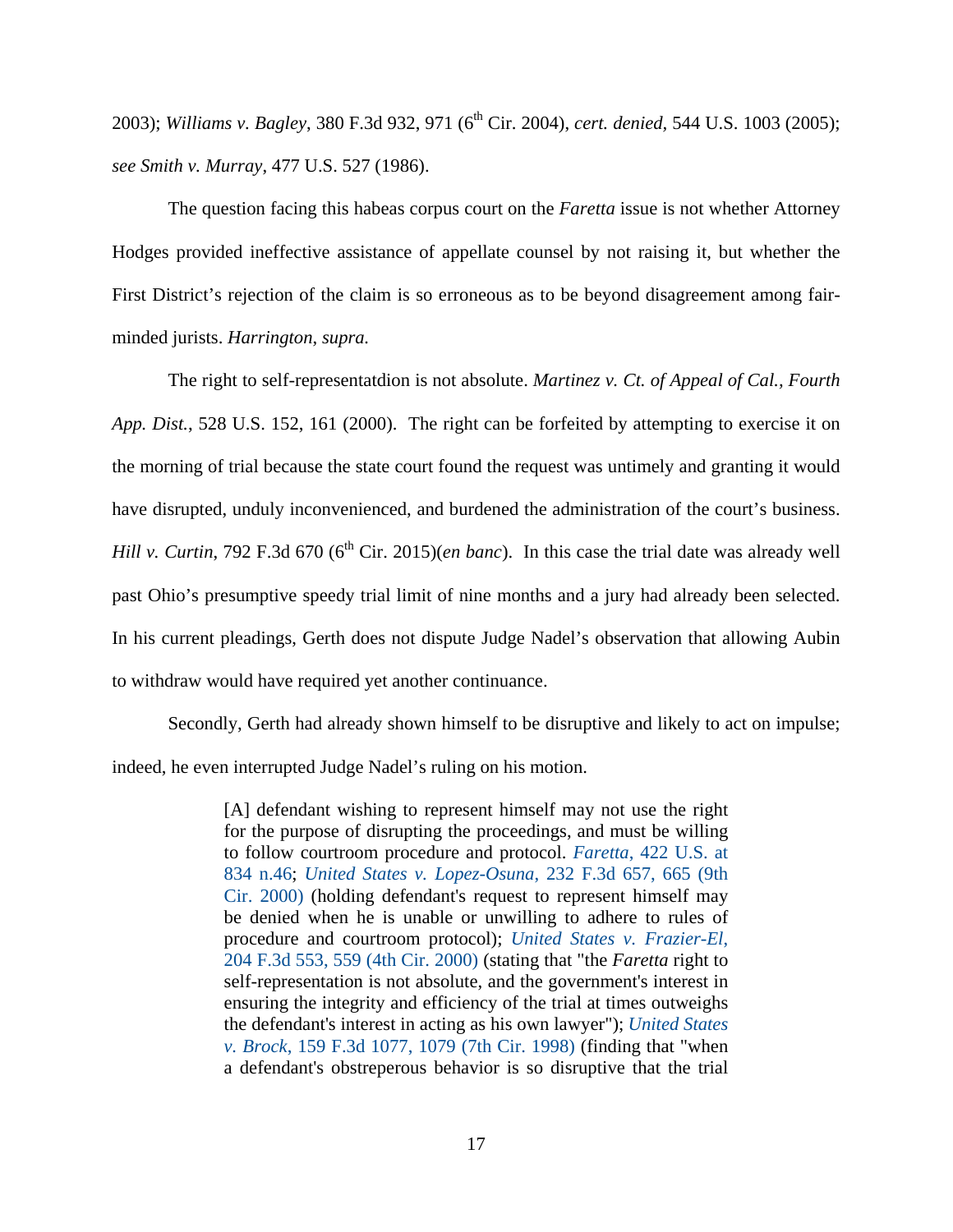cannot move forward, it is within the trial judge's discretion to require the defendant to be represented by counsel").

*Ahmed v. Houk*, 2014 U.S. Dist. LEXIS 81971, \*101-102 (S.D. Ohio 2014).

 Third, Judge Nadel had psychiatric evidence supporting his conclusion that Gerth was not competent to waive counsel. In his Reply, Gerth mentions other evidence which cuts in the opposite direction, e.g., his GED in 1992 and the finding that he was competent to stand trial. However, a person competent to be tried is not necessarily competent to represent himself. *United States v. Carradine, 621 F.3d 575, 578 (6<sup>th</sup> Cir. 2010), <i>citing Indiana v. Edwards*, 554 U.S. 164 (2008).

 Considering all of these factors, competent appellate counsel could readily have decided that the *Faretta* issue was not a likely winner. The First District in viewing the same record could quite reasonably have decided the *Faretta* issue was not a colorable claim of ineffective assistance of appellate counsel.

Therefore the Faretta claim, although preserved for review under 28 U.S.C.  $\S$  2254(d)(1), is without merit and should be dismissed.

#### **Ground Three: Insufficient Evidence**

 In his Third Ground for Relief, Gerth claims he was convicted on legally insufficient evidence. The factual basis of this Ground for Relief is stated in the Petition as follows:

> In this case, charges resulted from a single accident in which two people died. Four eyewitnesses described Gerth, who is white, to police as a black man. Evidence of Gerth purportedly being under the influence would have meant he could not knowingly appreciate the possible consequences of his conduct. Further, had it not been for an improper police chase, no accident would have occurred.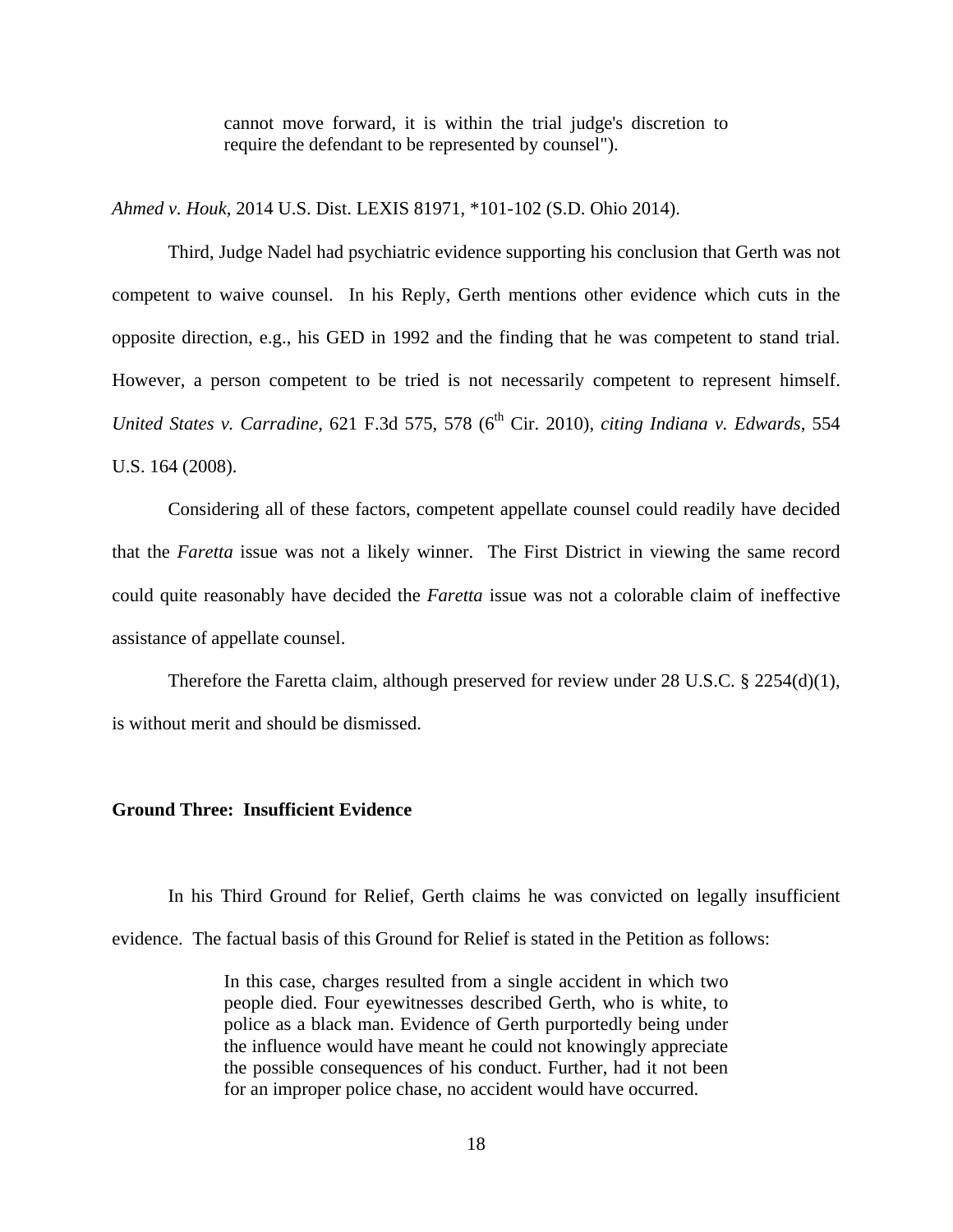Additionally, the SUV owner could only assume that her vehicle was stolen, and there was no evidence explaining how Gerth obtained the SUV. To conclude that the SUV was stolen and that Gerth somehow knew or should have known that when coming upon it requires believing an inference upon an inference. This was too great of a leap under the reasonable doubt standard.

(Petition, ECF No. 1, PageID 35.)

 The Warden asserts this entire Third Ground for Relief is procedurally defaulted, noting that the only insufficient evidence claim made in the First District was that Gerth did not act knowingly so as to commit felony murder because he was intoxicated. That claim was rejected by the First District and not pursued in the Ohio Supreme Court where instead he blamed the crash on vehicle malfunction and an improper police chase (Return, ECF No. 6, PageID 1100- 03). The second insufficient evidence claim is argued to be procedurally defaulted because Gerth argued in the First District that there was no evidence of how he came into possession of the vehicle.

 Gerth admits that his second insufficient evidence claim is defaulted because it was never presented to the Ohio Supreme Court (Reply, ECF No. 10, PageID 1155).

 On the other hand, Gerth argues his first insufficiency of the evidence claim was preserved in the Ohio Supreme Court by the argument he made there that it was not his actions alone that cause the deaths of the victims, but a combination of mechanical failure to the stolen vehicle and the improper high speed police chase that cause the malfunction (Reply, ECF No. 10, PageID 1156).

 The Magistrate Judge disagrees. In the First District, he argued he did not act knowingly in committing these crimes because he was intoxicated. That is a long way from claiming the victims would not have been killed but for the fault of others, to wit, the vehicle designer and the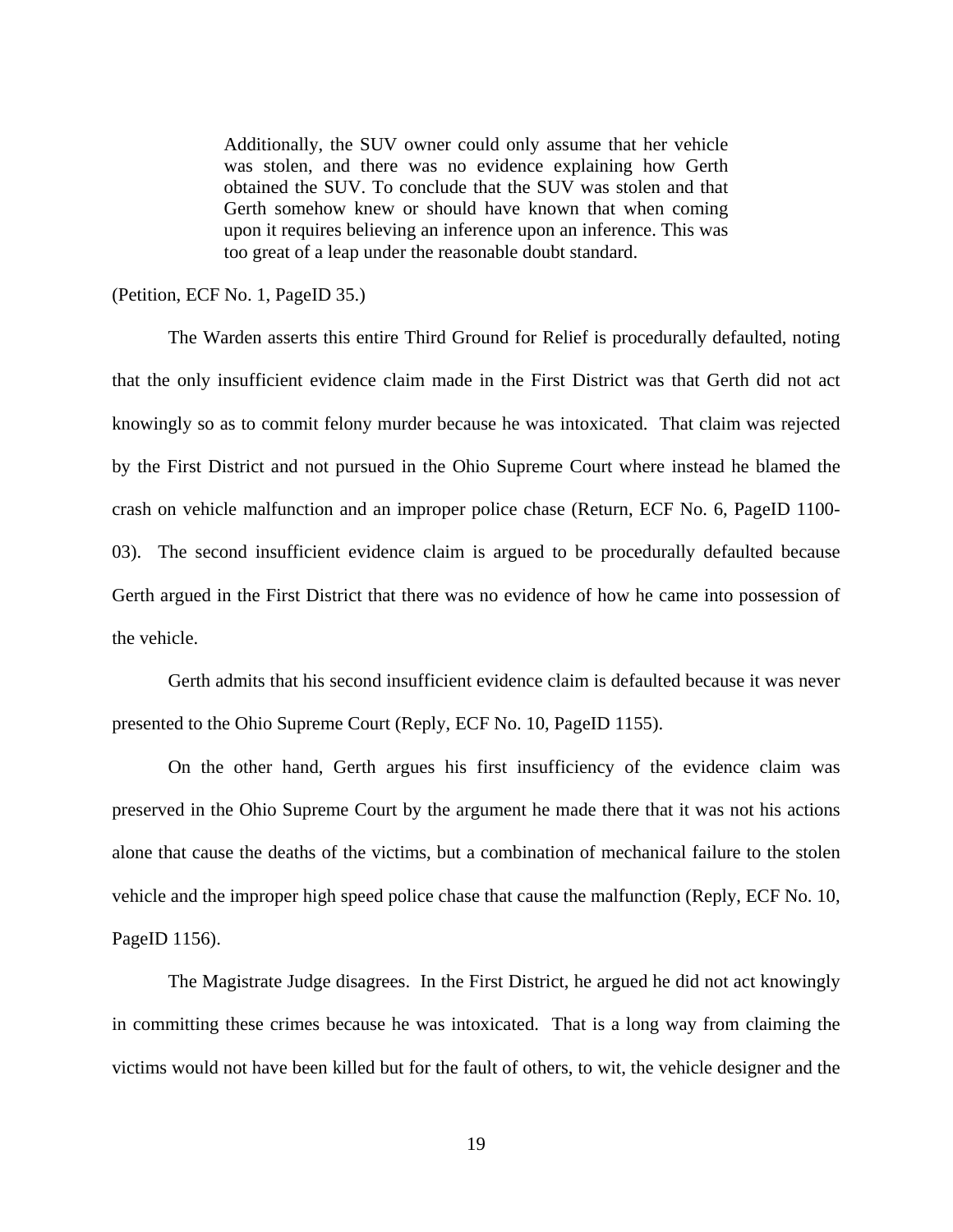police.

 Gerth attempts to excuse this procedural default by pointing out that the attorney who presented the intoxication claim was later found to have provided ineffective assistance of appellate counsel. While that is true, he was never found to have provided ineffective assistance in the way he pleaded the insufficiency of the evidence claim. Indeed, that was not alleged as a deficiency in his performance in either the first or the second 26(B) application. In order for ineffective assistance of appellate counsel to act as excusing cause for a procedural default, it must first be properly presented to a state court which can adjudicate that claim. *Edwards v. Carpenter*, 529 U.S. 446 (2000).

#### **Conclusion**

 In accordance with the foregoing analysis, it is respectfully recommended that the Petition be dismissed with prejudice. Because reasonable jurists would not disagree with this conclusion, Petitioner should be denied a certificate of appealability and the Court should certify to the Sixth Circuit that any appeal would be objectively frivolous and therefore should not be permitted to proceed *in forma pauperis*.

August 7, 2017.

 s/ *Michael R. Merz* United States Magistrate Judge